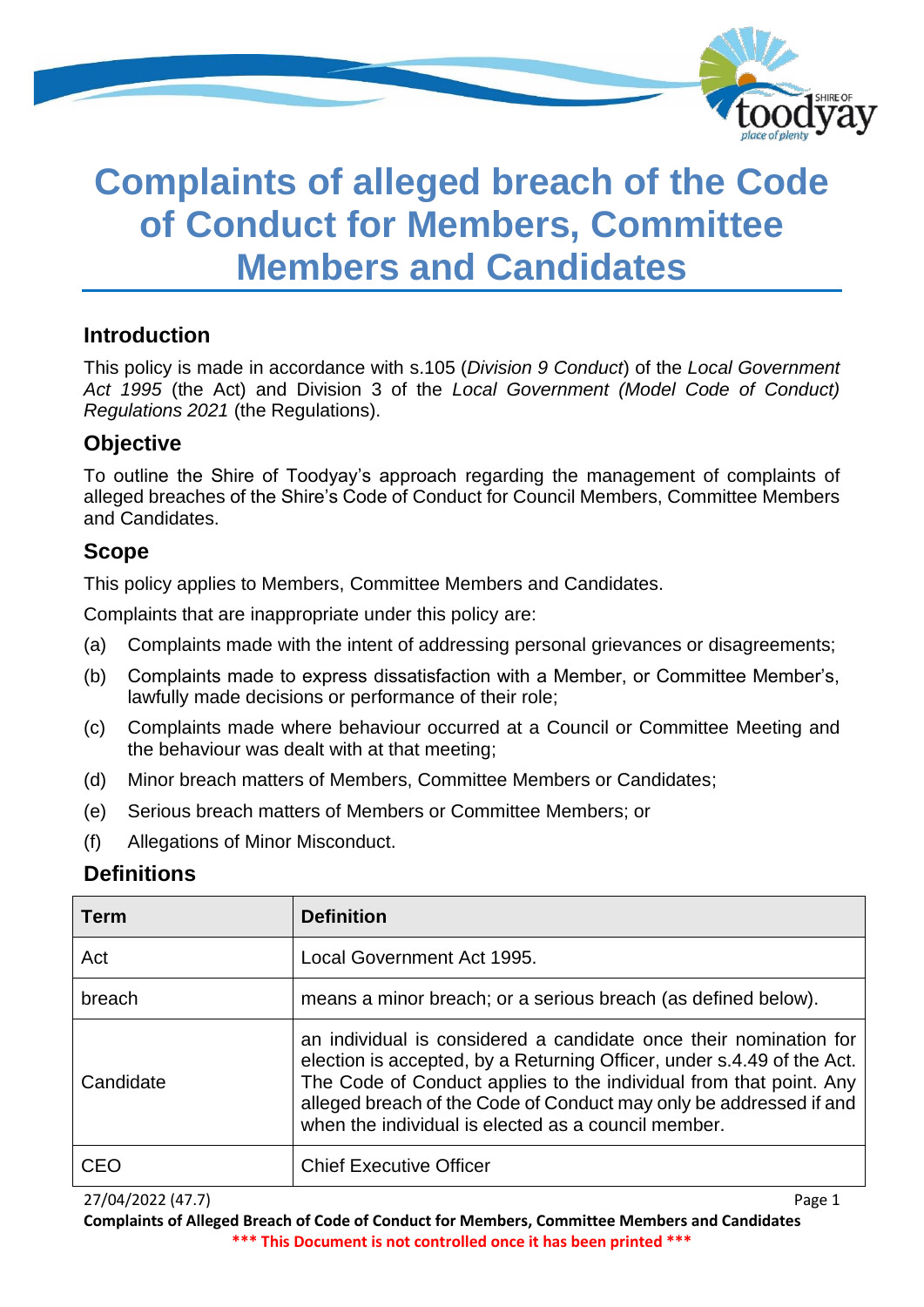| <b>Term</b>               | <b>Definition</b>                                                                                                                                                                                                                                                                                                                                                            |
|---------------------------|------------------------------------------------------------------------------------------------------------------------------------------------------------------------------------------------------------------------------------------------------------------------------------------------------------------------------------------------------------------------------|
| Code                      | Code of Conduct for Council Members, Committee Members and<br>Candidates under Division 9 of the Act that guides the decisions,<br>actions and behaviours of Council Members, Committee Members<br>and Candidates.                                                                                                                                                           |
| Committee member          | under the Regulations, a 'committee member' includes any council<br>member, local government employee or unelected member of the<br>community who has been engaged by the council to participate in a<br>council committee.                                                                                                                                                  |
| Complaint                 | means a complaint made under clause 11(1) of the Code of<br>Conduct.                                                                                                                                                                                                                                                                                                         |
| <b>Complaint Form</b>     | The Shire's approved Complaint About Alleged Breach Form, as a<br>form to be used when making a complaint through this policy.                                                                                                                                                                                                                                               |
| <b>Complaints Officer</b> | means the person who is the complaints officer under section 5.120<br>for the local government concerned;                                                                                                                                                                                                                                                                    |
| Council                   | The local government, responsible for making decisions in formal<br>meetings held under the auspices of Part 5 of the Local<br>Government Act 1995 and under the Shire's Standing Orders Local<br>Law 2008.                                                                                                                                                                  |
| Evidence                  | references to 'evidence' in the Regulations means the available facts<br>or information indicating whether an allegation is true or valid. Local<br>governments must use evidence provided by the complainant and<br>by the person to whom the complaint relates, as well as other<br>relevant information, to decide whether an alleged breach of the<br>Code has occurred. |
| Investigator              | is a suitably qualified person or organisation appointed by the Chief<br>Executive Officer to review and consider complaints.                                                                                                                                                                                                                                                |
| Member                    | means in relation to a council or committee, a Council Member in<br>the Act; Elected Member; or Councillor; or a member of the<br>committee.                                                                                                                                                                                                                                 |
| Minor Breach              | has the meaning given in section 5.105(1), and it includes a<br>recurrent breach;                                                                                                                                                                                                                                                                                            |
| Minor misconduct          | Allegations of Corruption, Crime or Misconduct (s.4(d) of the<br>Corruption, Crime and Misconduct Act 2003)                                                                                                                                                                                                                                                                  |
| <b>Model Code</b>         | means the model code of conduct prescribed for the purposes of<br>section 5.103(1);                                                                                                                                                                                                                                                                                          |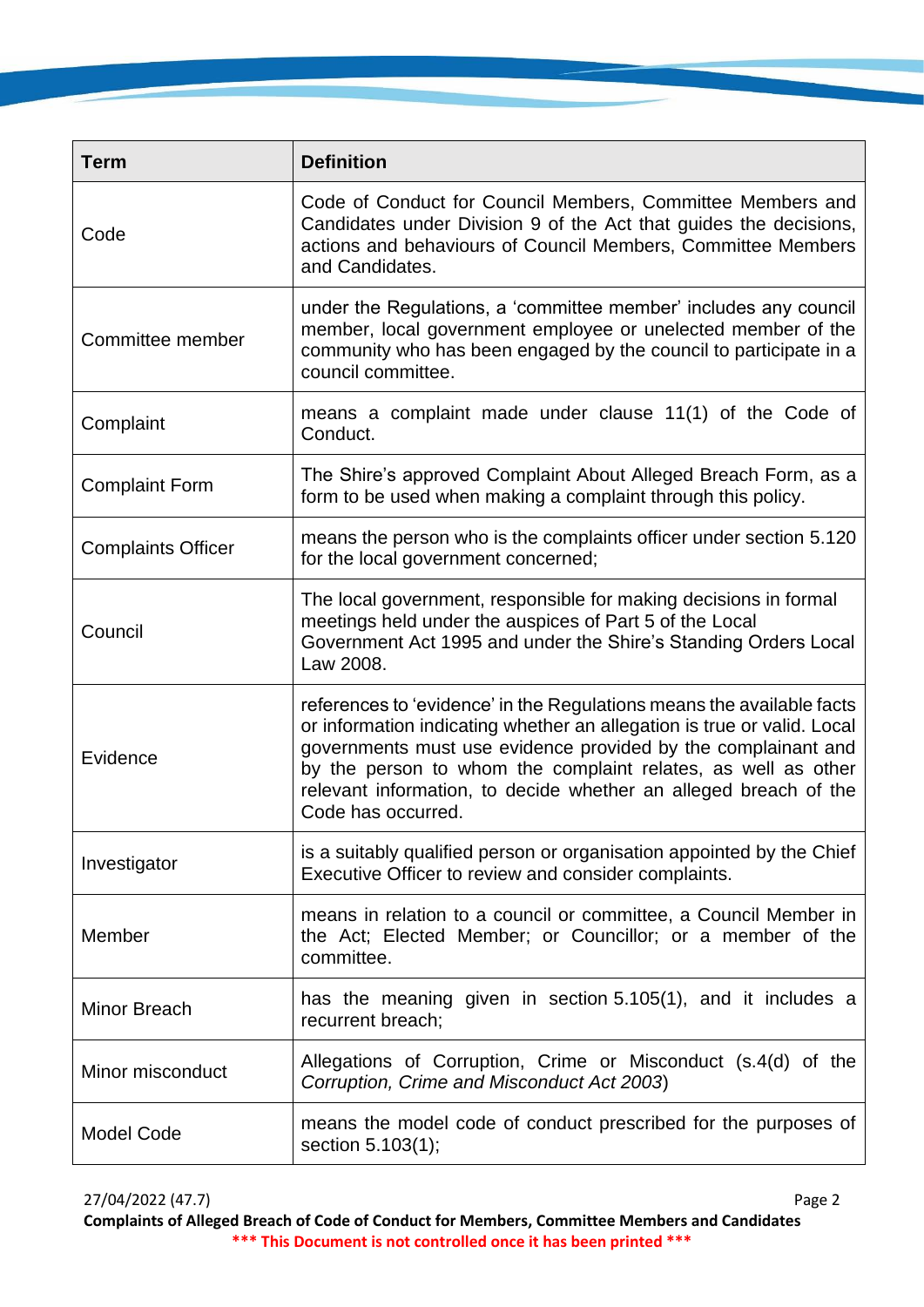| <b>Term</b>                          | <b>Definition</b>                                                                                                                                                      |
|--------------------------------------|------------------------------------------------------------------------------------------------------------------------------------------------------------------------|
| <b>Other Terms Used</b>              | Other terms used in this policy that are also used in the Act have the<br>same meaning as they have in the Act unless the contrary intention<br>appears.               |
| Party                                | when used in connection with a complaint, means -<br>(a) the person who made the complaint; or<br>(b) the person against whom the complaint was made.                  |
| <b>Standards</b><br>Primary<br>Panel | means the standards panel established under section 5.122(1);                                                                                                          |
| <b>Recurrent Breach</b>              | has the meaning given in section $5.105(2)$ ;                                                                                                                          |
| <b>Regulations</b>                   | Local Government (Model Code of Conduct) Regulations 2021                                                                                                              |
| <b>Rule Of Conduct</b>               | means a provision of the model code that is specified in the model<br>code to be a rule of conduct;                                                                    |
| Serious Breach                       | has the meaning given in section 5.105(3);                                                                                                                             |
| <b>Shire</b>                         | the Shire of Toodyay.                                                                                                                                                  |
| <b>Shire President</b>               | means a mayor or president elected by the Council from amongst<br>the councillors.                                                                                     |
| <b>Standards Panel</b>               | means a standards panel established under section 5.122(1) or (2).                                                                                                     |
| <b>Suitably Qualified:</b>           | an independent person or organisation with demonstrated previous<br>experience and expertise in investigating and reviewing complaints<br>and/or legislative breaches. |

## **Policy Statement**

This policy is limited to complaints about breaches of Division 3 of the Shire's Code. A person may make a complaint, in accordance with the Code, alleging a breach of a requirement set out in Division 3 of the Code.

## **1. Cost of Complaints Process**

No fee will be charged to lodge a complaint under this policy.

An Investigator will charge the Shire a fee to cover the costs of dealing with a complaint. This fee is charged for each complaint, whether or not a breach is found.

Council shall ensure adequate resources are allocated annually in the Shire's Annual Budget to provide for the Complaints Officer of the Shire to engage Investigators to deal with a complaint.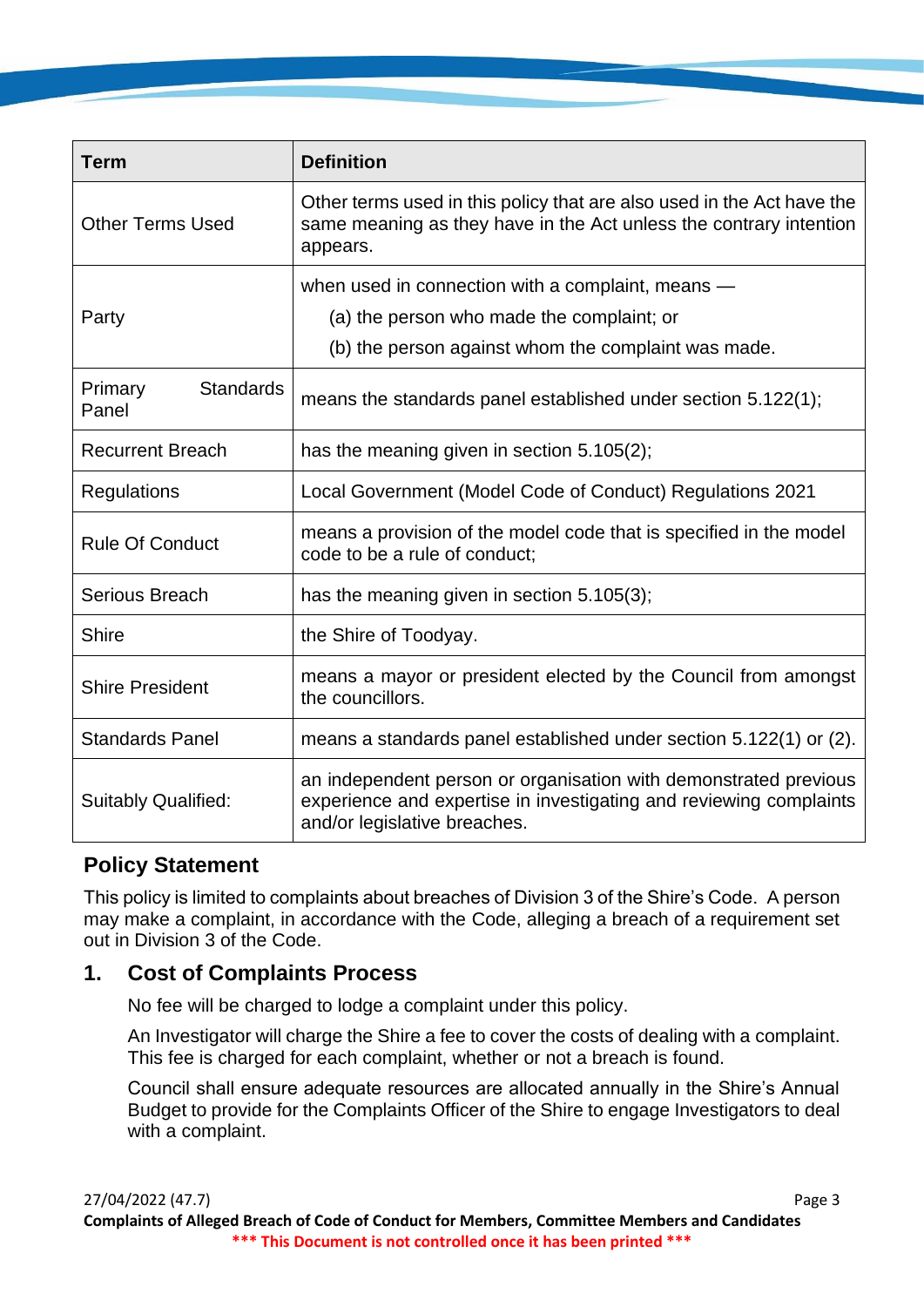## **2. Complaint Process**

## **2.1 Complaint initiated**

Any person may make a complaint alleging a breach of Division 3 of the Code as follows:

- (i) A complaint must be made in writing using the Shire's Complaint Form;
- (ii) The complainant lodges the Complaint Form together with supporting evidence for the complaint with the Shire's Complaints Officer;
- (iii) The complainant must provide details in their complaint with supporting information and evidence;
- (iv) The alleged complaint must be lodged within 1 month of the occurrence of the alleged breach;
- (v) Complaints must be submitted by the person making a complaint;
- (vi) Complaints cannot be submitted anonymously;
- (vii) The complainant must provide contact details (address or email).

## **2.2 Complaint received**

The Complaints Officer will, within fifteen working days:

- (i) Contact the complainant acknowledging that the complaint has been received;
- (ii) as part of the acknowledgment process, provide the complainant with a copy of the Shire's Complaints of alleged breach of the Code;
- (iii) provide the Member who is the subject of the complaint with a copy of the complaint form and the Shire's Complaints of alleged breach of the Code, including the name of the complainant; and
- (iv) send the Complaint with supporting evidence to the investigator.

## **2.3 Complaints addressed**

Complaints will be addressed and considered based on the order in which they are received. Complaints relating to Candidates will only be addressed if and when the individual is elected as a Member.

## **2.4 Appointment of Investigator**

The Shire's Complaints Officer must appoint an independent investigator to review complaints.

### **2.5 Mediation**

An Investigator will offer mediation to both parties as the first option before progressing with the complaint. If issues raised in the complaint are resolved to the satisfaction of both parties, the complainant must lodge a withdrawal of complaint in writing to the Complaints Officer.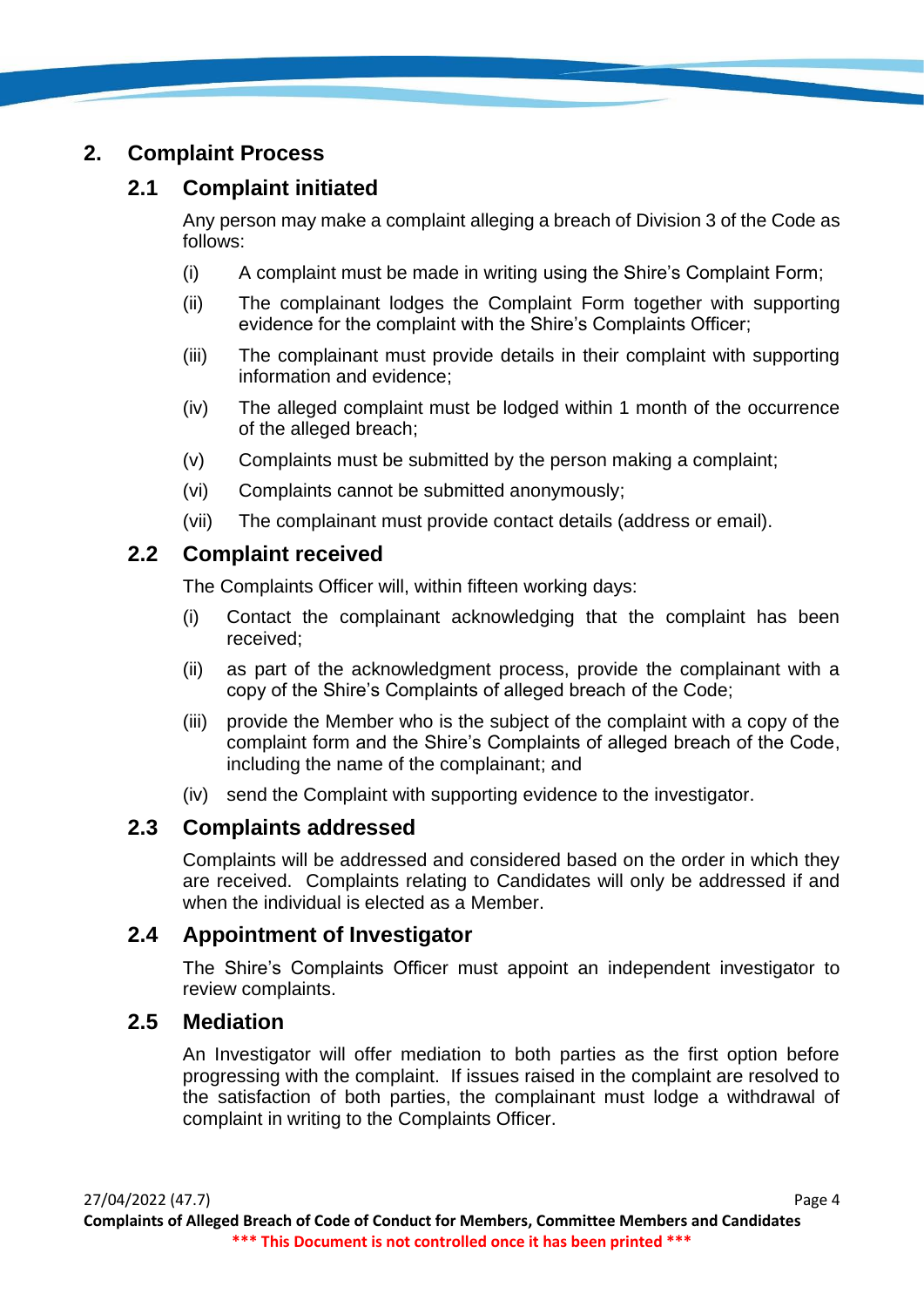## **3. Investigator making a Finding**

Before making a finding in relation to a complaint, the investigator must provide the Member who is the subject of the complaint with an opportunity to respond to the allegations in the complaint and an opportunity to provide their own comments and evidence for consideration within ten working days of the notification of the complaint.

After reviewing a complaint, the investigator, must make a finding as to whether the alleged breach of the Code has or has not occurred.

### **3.1 Report on Findings**

The Investigator must provide details of their assessment to the Complaints Officer within twenty working days from the receipt of a complaint form from the Complaints Officer.

Should the Investigator make a finding on the alleged breach of the Code, they must inform the Complaints Officer by providing the reasons for the finding and outcome in their written report.

A finding that the alleged breach has occurred must be based on evidence from which it may be concluded that it is more likely that the breach occurred than that it did not occur.

Should the Investigator make a finding on the alleged breach of the Code, the Investigator must, within their report, include a recommendation if further action is required and if that is the case, prepare an action plan to address the behaviour of the person to whom the complaint relates.

The Investigator may also recommend to Council that the complaint be dismissed in accordance with clause 11 of the *Local Government (Model Code of Conduct) Regulations 2021.* 

### **3.2 Action Plans**

When preparing an action plan the Investigator must consult with the person about whom the complaint was made.

The Member must be provided with the opportunity to be involved in matters such as the timing of meetings or training.

The action plan may include a requirement for the person about whom the complaint was made to do one or more of the following:

- i. engage in mediation;
- ii. undertake counselling;
- iii. undertake training; or
- iv. take other action the local government considers appropriate.

An action plan should be designed to provide Members, Committee Members, or Candidates, with the opportunity and support to demonstrate the professional and ethical behaviour expected.

The plan should outline:

- i. the behaviour(s) of concern;
- $ii.$  the actions to be taken to address the behaviour(s):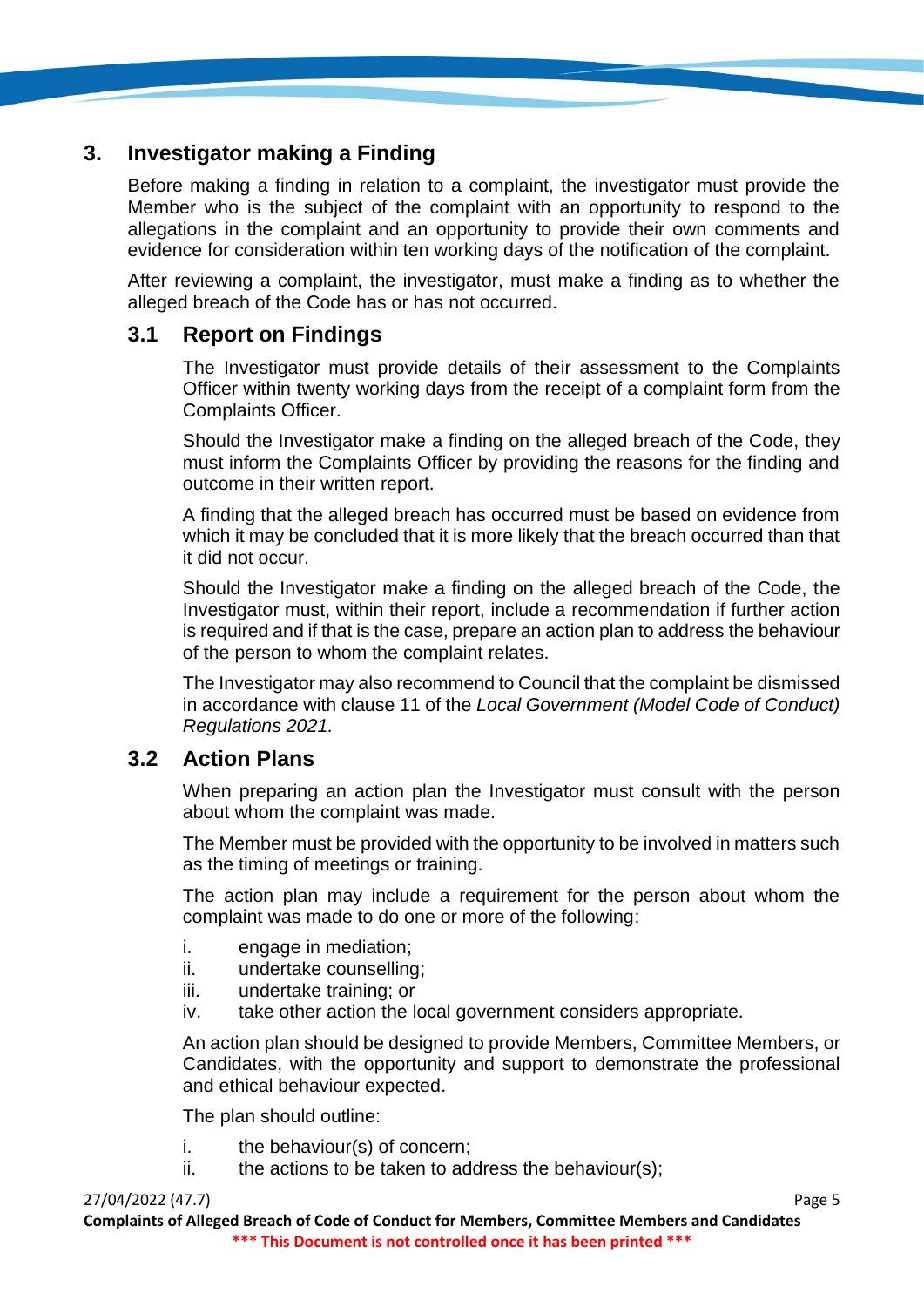- iii. who is responsible for the actions; and
- iv. an agreed timeframe for the actions to be completed.

## **4. Withdrawing a complaint**

A complainant may withdraw their complaint at any time before Council considers it. The withdrawal of a complaint must be in writing and addressed to the Complaints Officer.

## **5. Informing Council**

The Complaints Officer is responsible for informing Council.

If Council are required to make a decision in regard to the complaint, the Complaints Officer will submit to Council, a confidential report that includes information received from the Investigator.

The recommendation in the report would ask Council to:

- i. dismiss a complaint; or
- ii. decide that the alleged breach has not occurred; or
- iii. decide that the alleged breach has occurred and resolve to adopt an action plan.

### **6. Written Notice**

The Complaints Officer must give the complainant, and the person about whom the complaint was made a written notice of the finding and the reasons for the finding and a copy of Council's decision including any reasons for the decision that were not part of the Council report.

### **7. Confidentiality**

It is an offence for a person to disclose that a complaint has been made and/or any details of a complaint unless Council have made a formal finding of a breach in respect of the complaint.

### **8. Follow up and Further Action**

The Complaints Officer is responsible for monitoring the actions and timeframes set out in the action plan adopted by Council.

Where a Member, Committee Member or Candidate does not undertake the actions required by the Council following a breach of the Code, they would be breaking the rule of conduct, which is considered a minor breach, as defined in the Act.

The Complaints Officer for the Shire of Toodyay will comply with s.5.106 and s.5.107 of the Act in respect to an alleged minor breach.

## **Reference Information**

- [Legal Representation and Costs Indemnification](https://www.toodyay.wa.gov.au/documents/117/legal-representation-costs-indemnification) (ADM4);
- **Shire of Toodyay Customer Service Charter:**
- Shire of Toodyay [Code of Conduct](https://www.toodyay.wa.gov.au/documents/299/code-of-conduct-members-and-candidates) for Council Members, Committee Members and Candidates;
- [Council Delegates Roles and Responsibilities Policy](https://www.toodyay.wa.gov.au/documents/323/council-delegates-roles-and-responsibilities) (GOV12); and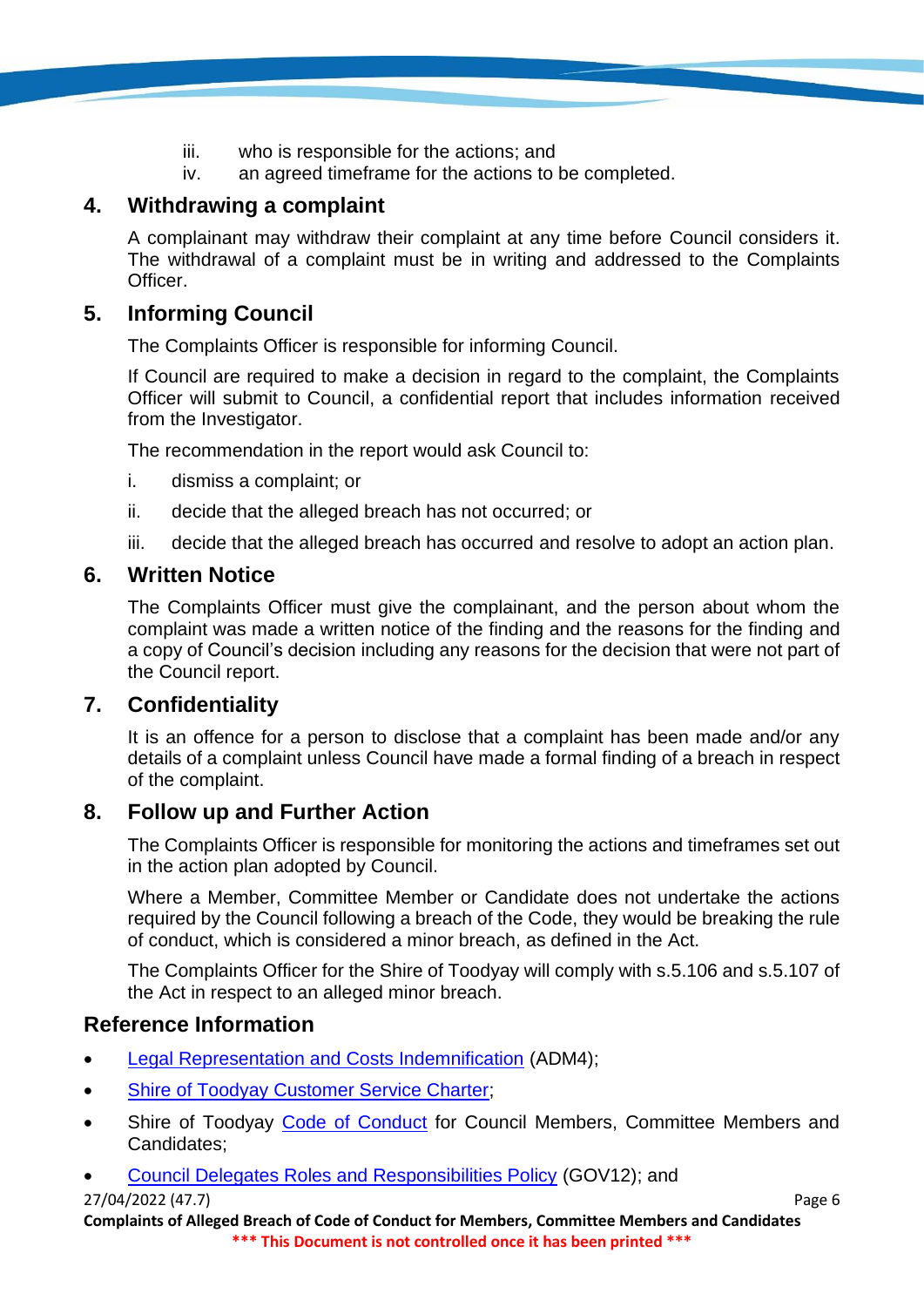[Risk Management](https://www.toodyay.wa.gov.au/documents/110/risk-management) (ADM18) – containing the Risk Matrix tables.

# **Legislation**

*Local Government Act 1995 (Division 9 Conduct).*

*Local Government (Model Code of Conduct) Regulations 2021.*

*Local Government (Administration) Regulations 1996 [Part 4A — Codes of conduct for local government employees (Act s. 5.51A(4))].*

## **Associated documents**

Complaint About Alleged Breach Form (Appendix 1).

## **Version control information**

| <b>Version No.</b> | <b>Date Issued</b> | <b>Review</b><br>position           | <b>Developed</b><br>by | <b>Approved by</b> |
|--------------------|--------------------|-------------------------------------|------------------------|--------------------|
| V1                 | 16/04/2021         | Adopted                             | <b>CEO</b>             | Council            |
| V <sub>2</sub>     | 27/04/2022         | Amended<br>and formatted   Services | <b>Executive</b>       | Council            |

| <b>Document control information</b>    |                                                                                                            |
|----------------------------------------|------------------------------------------------------------------------------------------------------------|
| <b>Document Theme</b>                  | Governance                                                                                                 |
| <b>Document Category</b>               | Members                                                                                                    |
| <b>Document Title</b>                  | Complaints of alleged breach of Code of<br><b>Conduct for Members, Committee Members</b><br>and Candidates |
| <b>Document ID</b>                     | GOV <sub>4</sub>                                                                                           |
| <b>Document Owner (position title)</b> | <b>Chief Executive Officer</b>                                                                             |
| <b>Author (position title)</b>         | <b>Executive Services</b>                                                                                  |
| Date of approval                       | 27 April 2022 (CRN: OCM061/04/22)                                                                          |
| <b>Approving authority</b>             | Council                                                                                                    |
| <b>Access restrictions</b>             | <b>Nil</b>                                                                                                 |
| <b>Date Published</b>                  | 28 April 2022                                                                                              |
| Date of last review                    | 27 April 2022                                                                                              |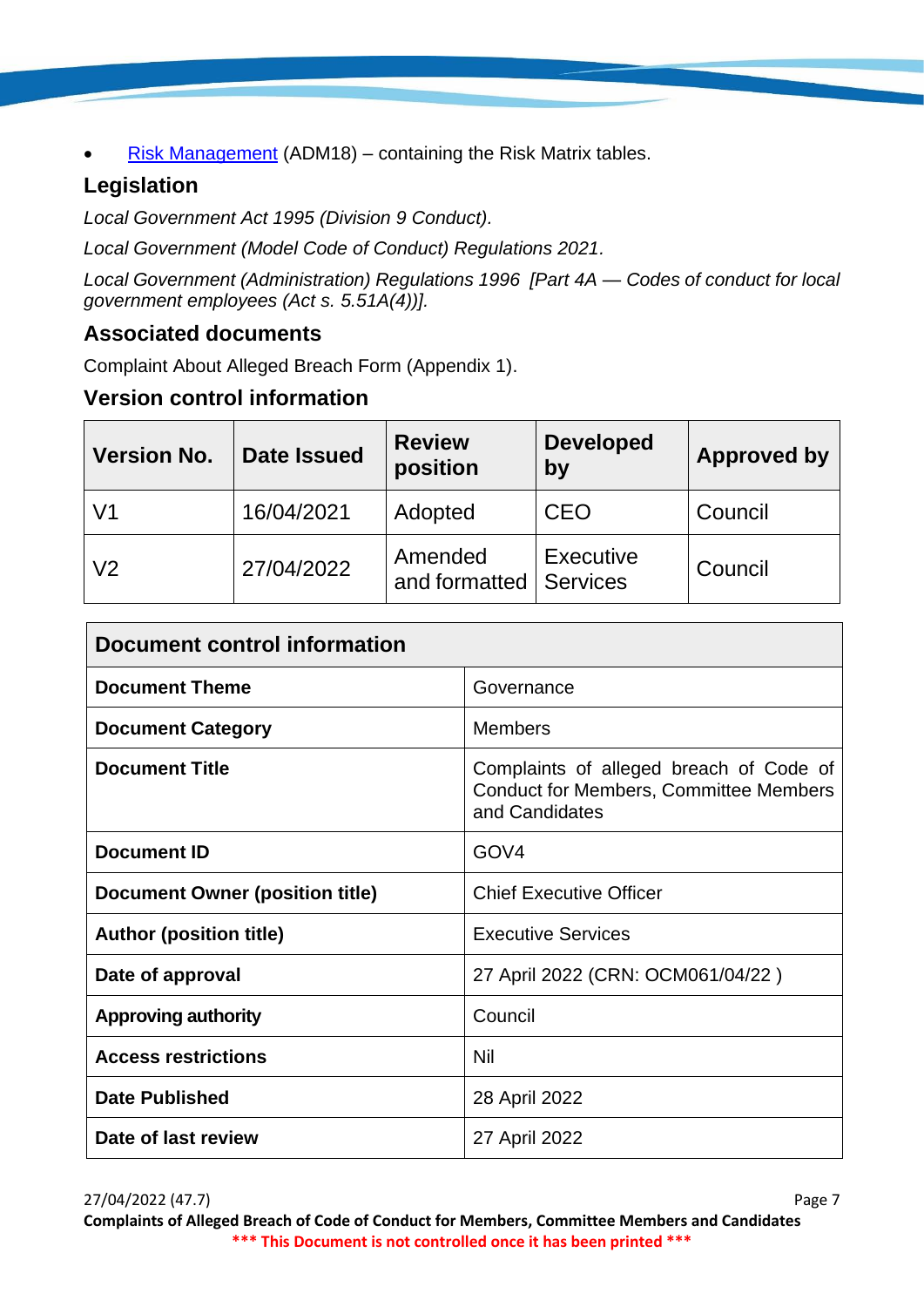| Document control information                           |                           |
|--------------------------------------------------------|---------------------------|
| Date of next review                                    | 5 February 2025           |
| Archived antecedent documents and<br>previous versions | Adopted 27 April 2021 OCM |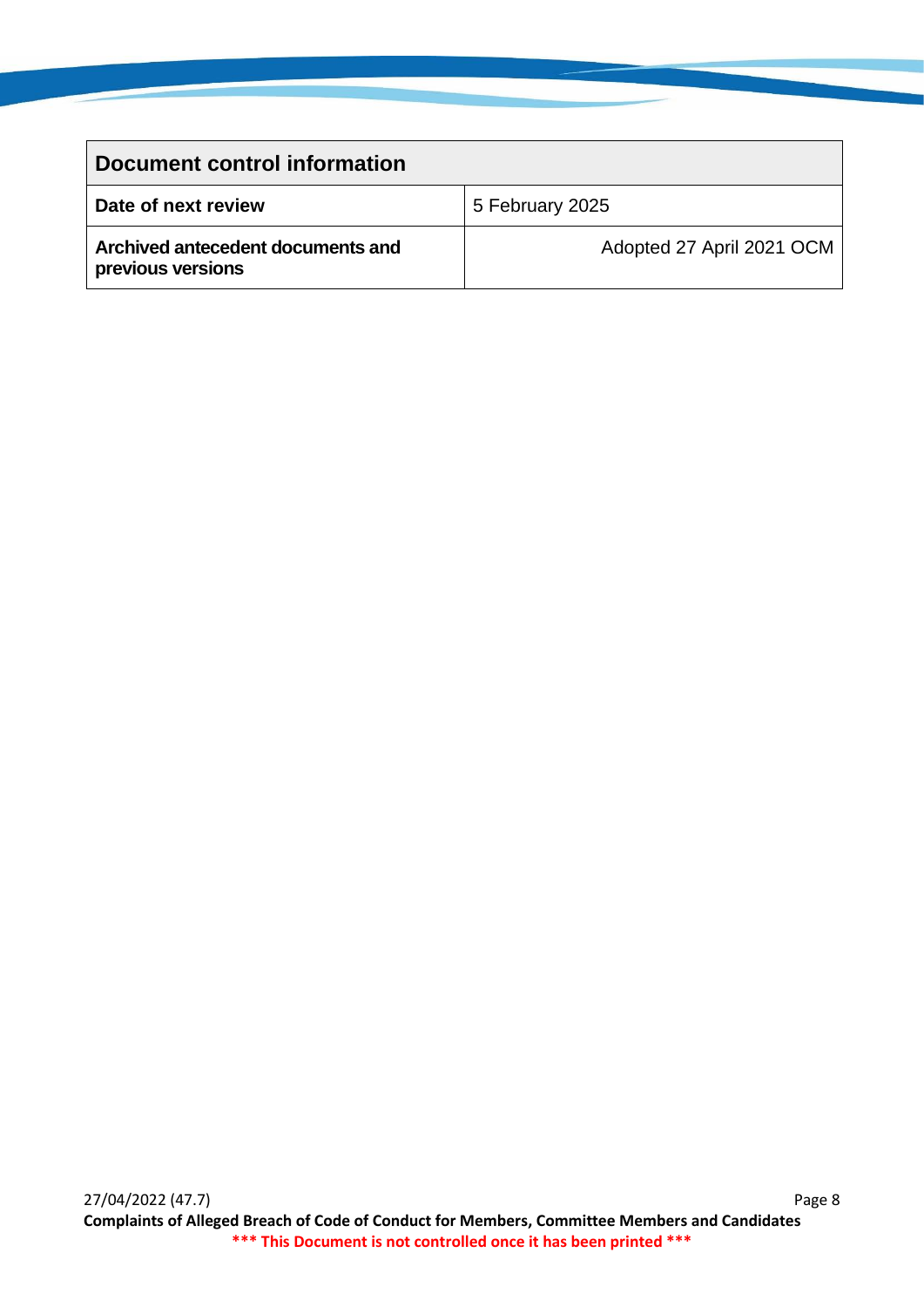

# **Complaint About Alleged Breach Form -**

#### **Code of conduct for Council Members, Committee Members and Candidates**

*Schedule 1, Division 3 of the Local Government (Model Code of Conduct) Regulations 2021*

This form should be completed, dated and signed by the person making a complaint of an alleged breach of the Code of Conduct. The complaint is to be specific about the alleged breach and include the relevant section/subsection of the alleged breach.

The complaint must be made in accordance with Council's Policy Complaints of Alleged Breach of Code of Conduct for Members and Candidates.

#### **Name of person who is making the complaint:**

Name:

Given Name(s) Family Name

| <b>Contact details of person making the complaint:</b> |  |
|--------------------------------------------------------|--|
| Address:                                               |  |
| Email:                                                 |  |
| Contact<br>Number:                                     |  |

**Name of council member, committee member, or candidate alleged to have committed the breach:**

Name:

Given Name(s) Family Name

| Completed and signed complaint form is to be forwarded to: |                                                                |  |
|------------------------------------------------------------|----------------------------------------------------------------|--|
| Post:                                                      | Complaints Officer, Shire of Toodyay PO Box 96 Toodyay WA 6566 |  |
| Email:                                                     | Attention: Complaints Officer - records@toodyay.wa.gov.au      |  |
| By Hand:                                                   | Shire of Toodyay, Admin Centre, 15 Fiennes St, Toodyay WA 6566 |  |